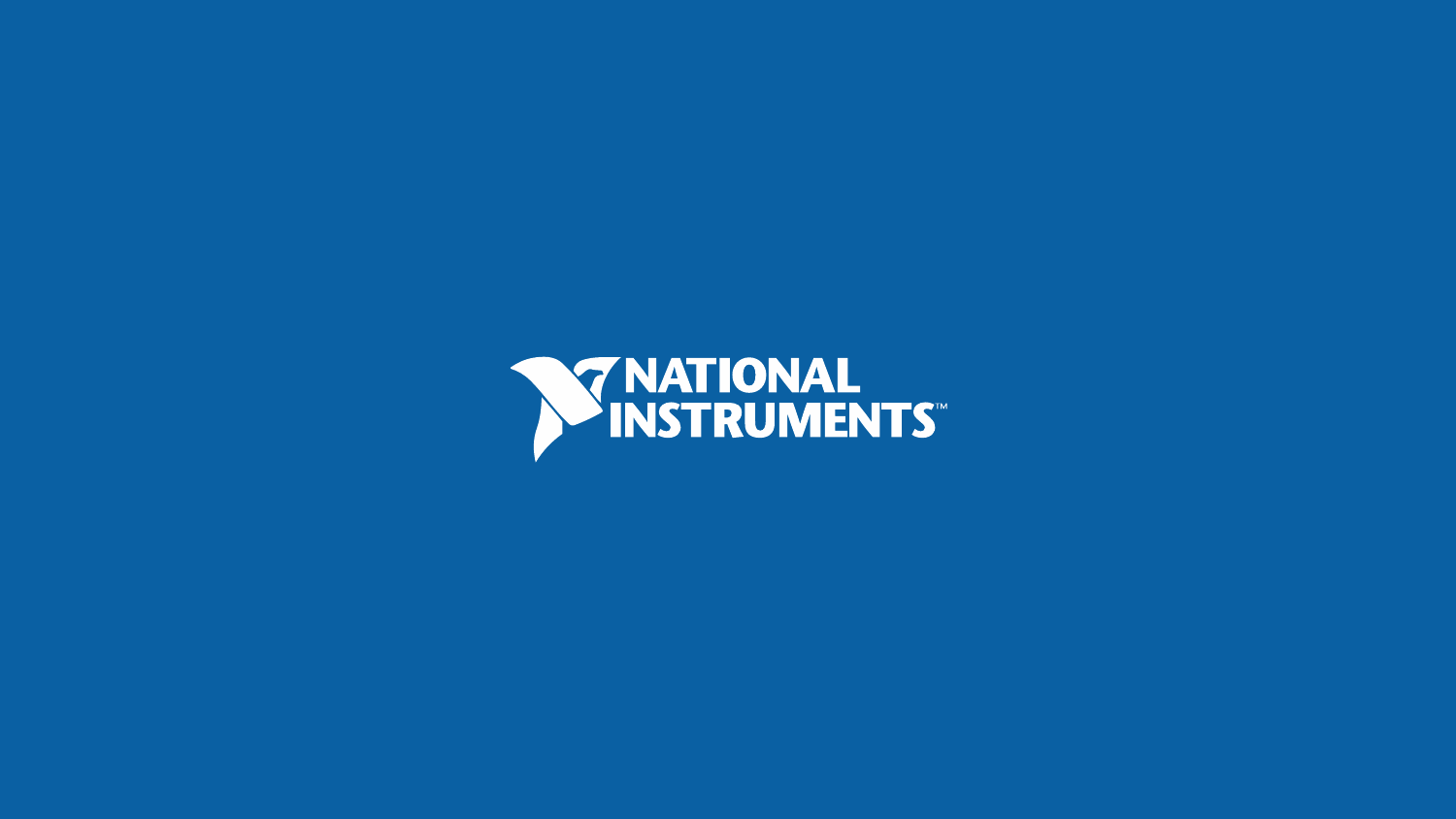# Safe Harbor Warning

During the course of this presentation, we may make projections or other forward-looking statements regarding the future financial performance of the company or future events, including our strategic goals, future growth and profitability, operating leverage, restructuring charges, revenue from our large customers, market growth opportunities and trends, growth plans, marketing strategy, planned investment areas, revenue guidance for Q4, earnings per share guidance for Q4, guidance and estimated capitalization/amortization of software development costs, and the effect of foreign exchange on our business. We wish to caution you that such statements are just predictions and that actual events or results may differ materially. We refer you to the documents the company files regularly with the Securities and Exchange Commission, specifically the company's Form 10-K filed on February 22, 2018 and most recent Form 10-Q filed August 2, 2018. These documents contain and identify important factors that could cause our actual results to differ materially from those contained in our projections or forward-looking statements.

#### **Non-GAAP Information**

In this presentation, we have included certain non-GAAP financial results with respect to some or all of the following items: revenue, gross margin, research and development and other operating expenses, operating margin, operating income, net income, and diluted EPS. Our non-GAAP results exclude, as applicable, the impact of stock-based compensation, amortization of acquisition-related intangibles, acquisition-related transaction costs, restructuring charges, capitalization and amortization of internally developed software costs, tax reform charges, acquisition accounting for deferred revenue, acquisition-related adjustments, foreign exchange loss on acquisitions, taxes levied on the transfer of acquired intellectual property, and impairment of minority cost basis investments. Note that beginning with its non-GAAP results for the three months ended June 30, 2018, NI has been excluding the net effects of capitalization and amortization of software development costs from its non-GAAP operating results, along with its previously excluded non-GAAP items. We have included a reconciliation of our GAAP results to our non-GAAP results on our website at ni.com/nati. For periods prior to March 31, 2005, our non-GAAP results are the same as our GAAP results.

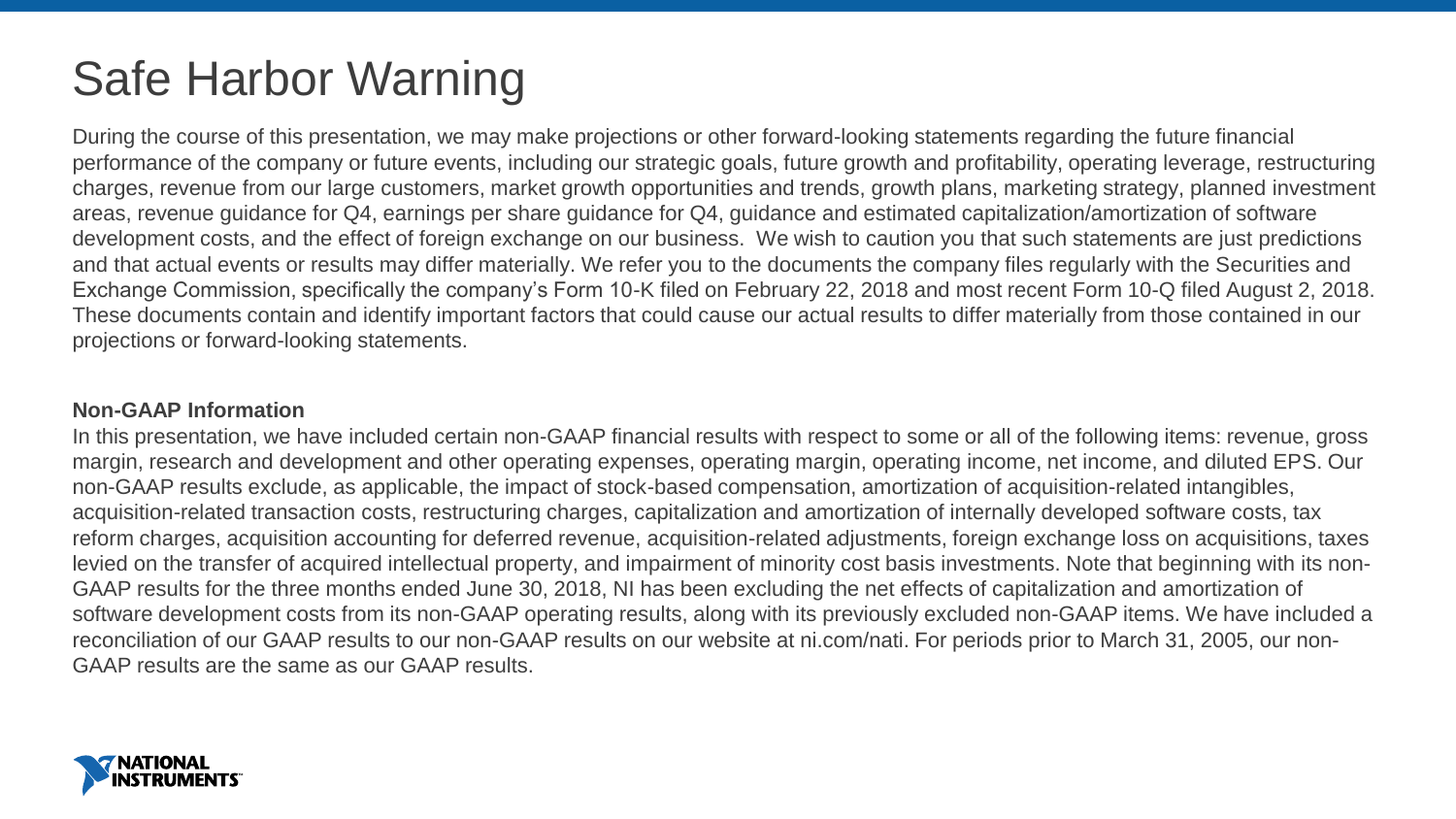## Historical Regional Revenue



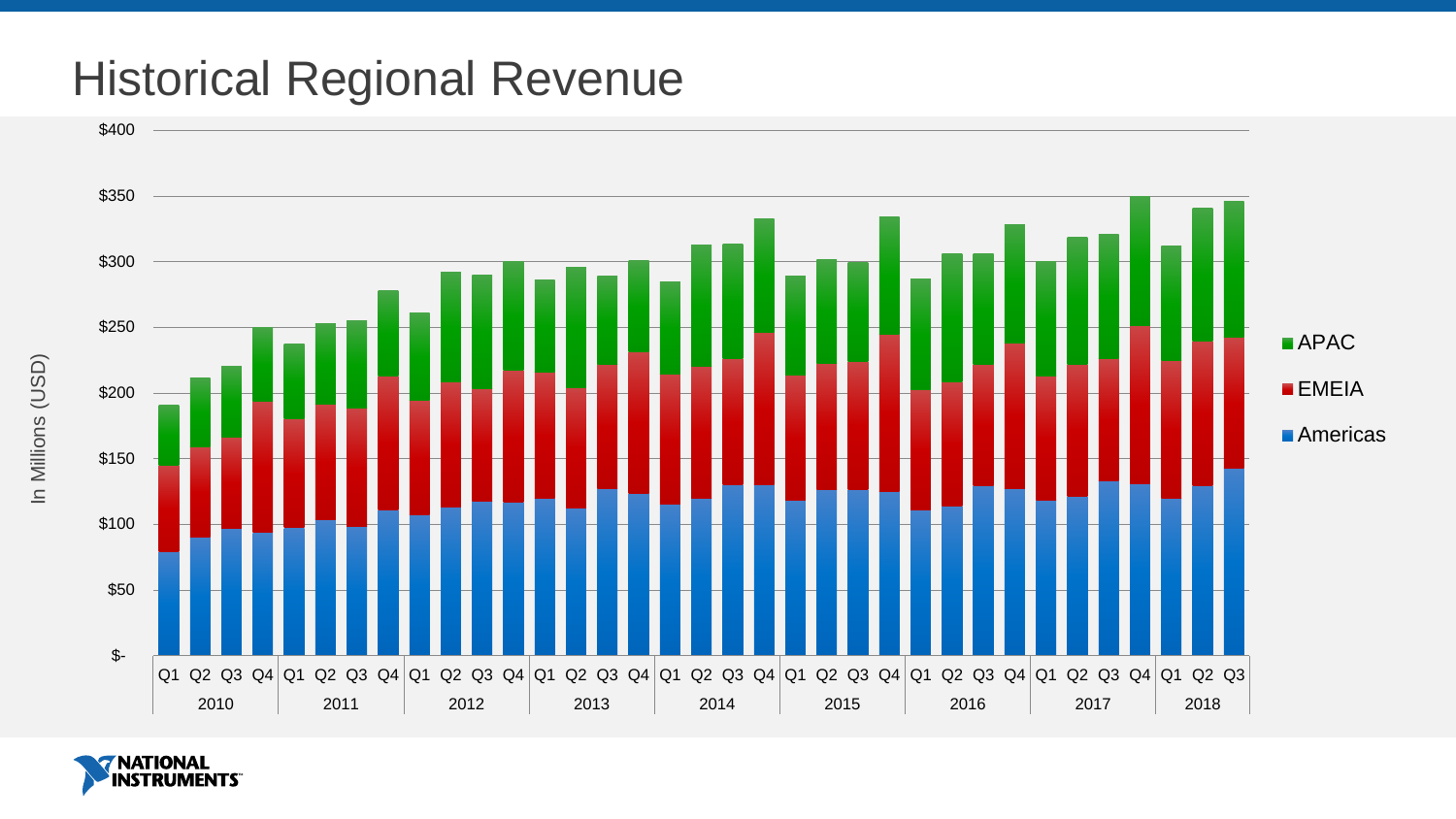#### Accelerate System Business Growth (orders over \$20K)



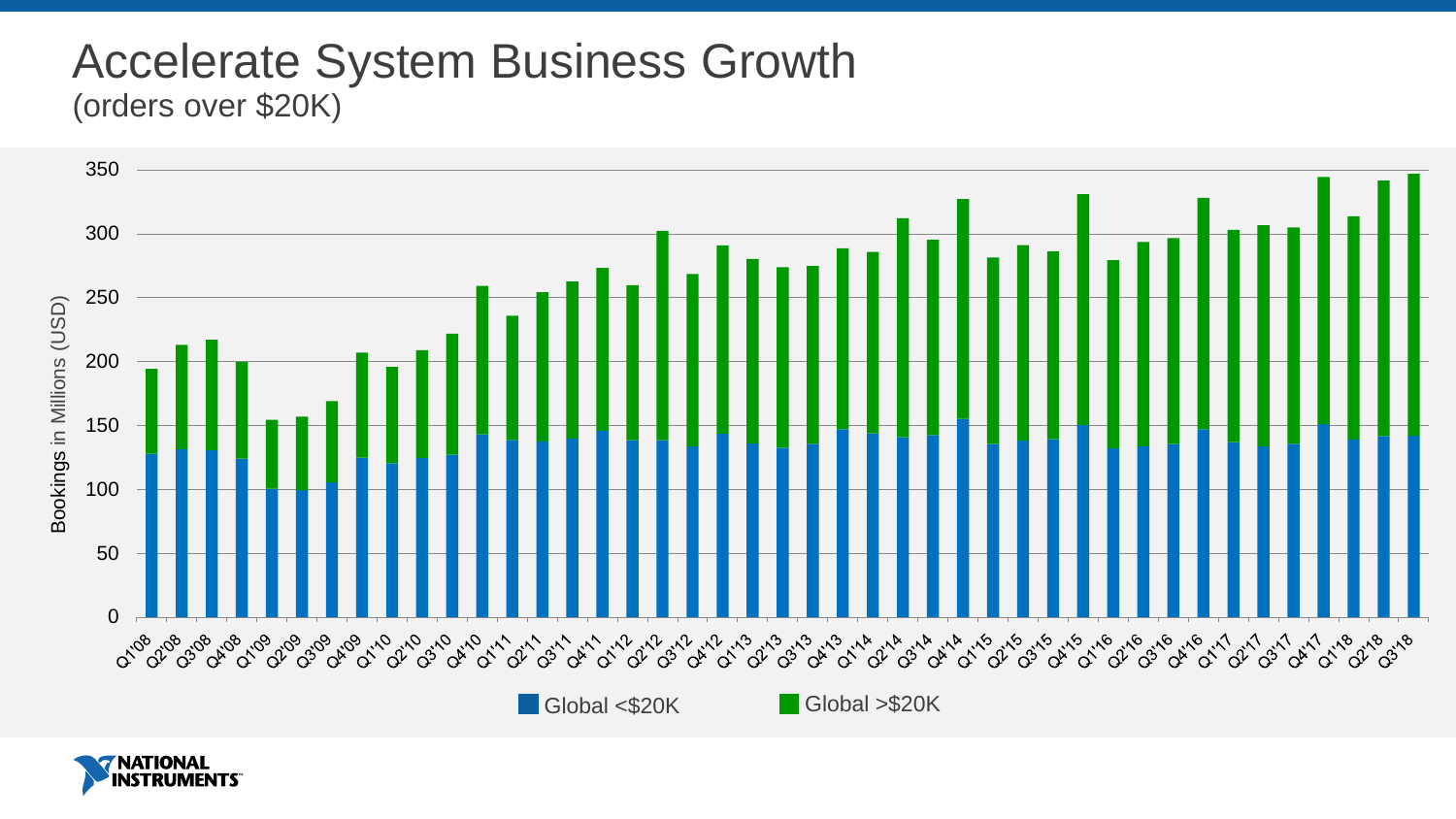## Preserving our Non-GAAP Gross Margins



**NATIONAL** 

A reconciliation of GAAP gross margin to non-GAAP gross margin is available at ni.com/nati.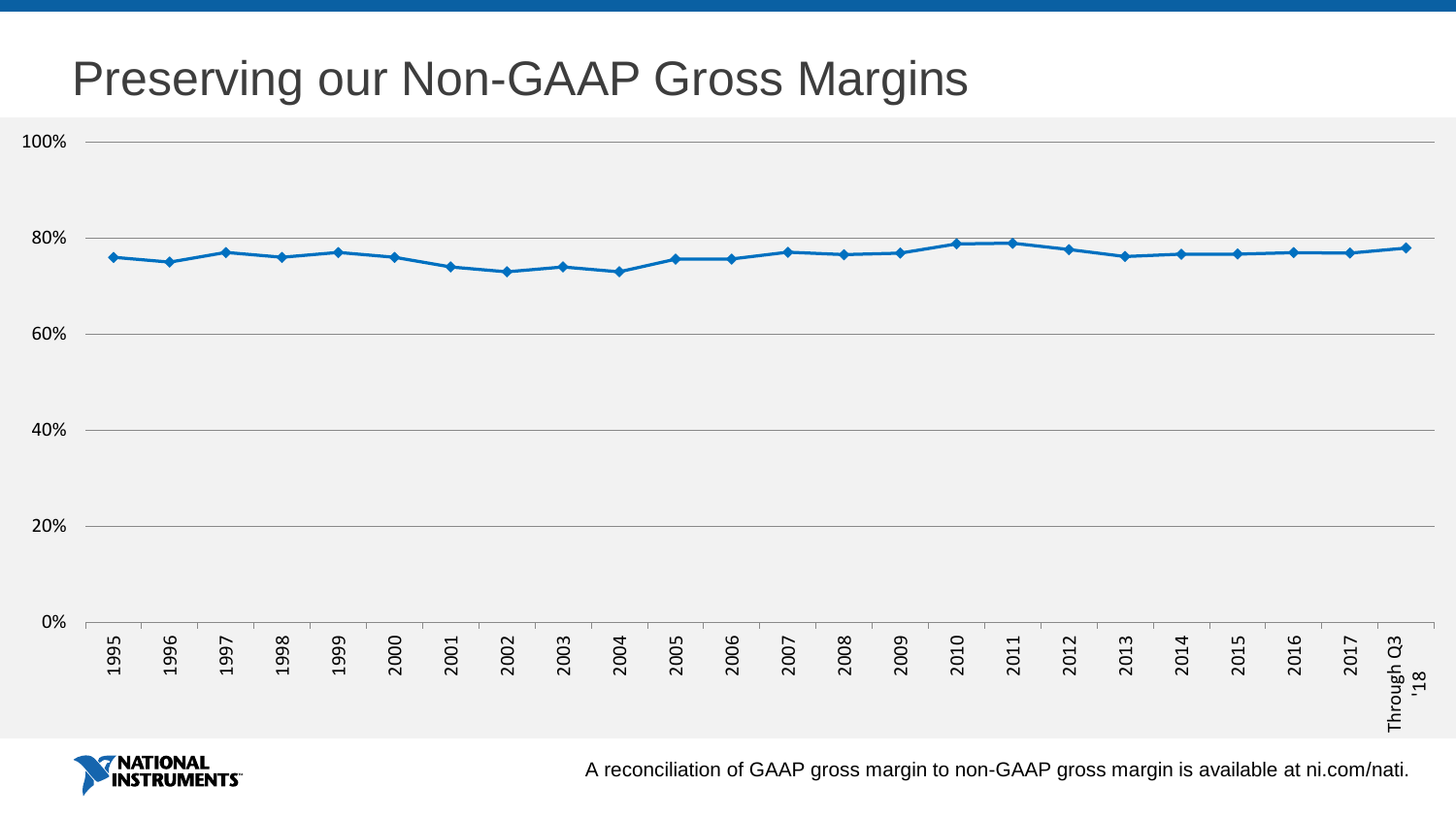### Q3 2018 Results and Q4 2018 Guidance

Non-GAAP Fully Diluted EPS GAAP Fully Diluted EPS



|                             | Q3 2018<br><b>Results</b> | Through Q3<br>2018 Results | Q4 2018<br>Guidance* |
|-----------------------------|---------------------------|----------------------------|----------------------|
| Revenue                     | \$346M                    | \$999M                     | \$360M to \$390M     |
| <b>GAAP Diluted EPS</b>     | \$0.32                    | \$0.74                     | \$0.35 to \$0.49     |
| <b>Non-GAAP Diluted EPS</b> | \$0.45                    | \$1.03                     | \$0.46 to \$0.60     |

\*Guidance provided by NI on October 25, 2018 and is as of such date. A reconciliation of GAAP EPS to Non-GAAP EPS is available at www.ni.com/nati.